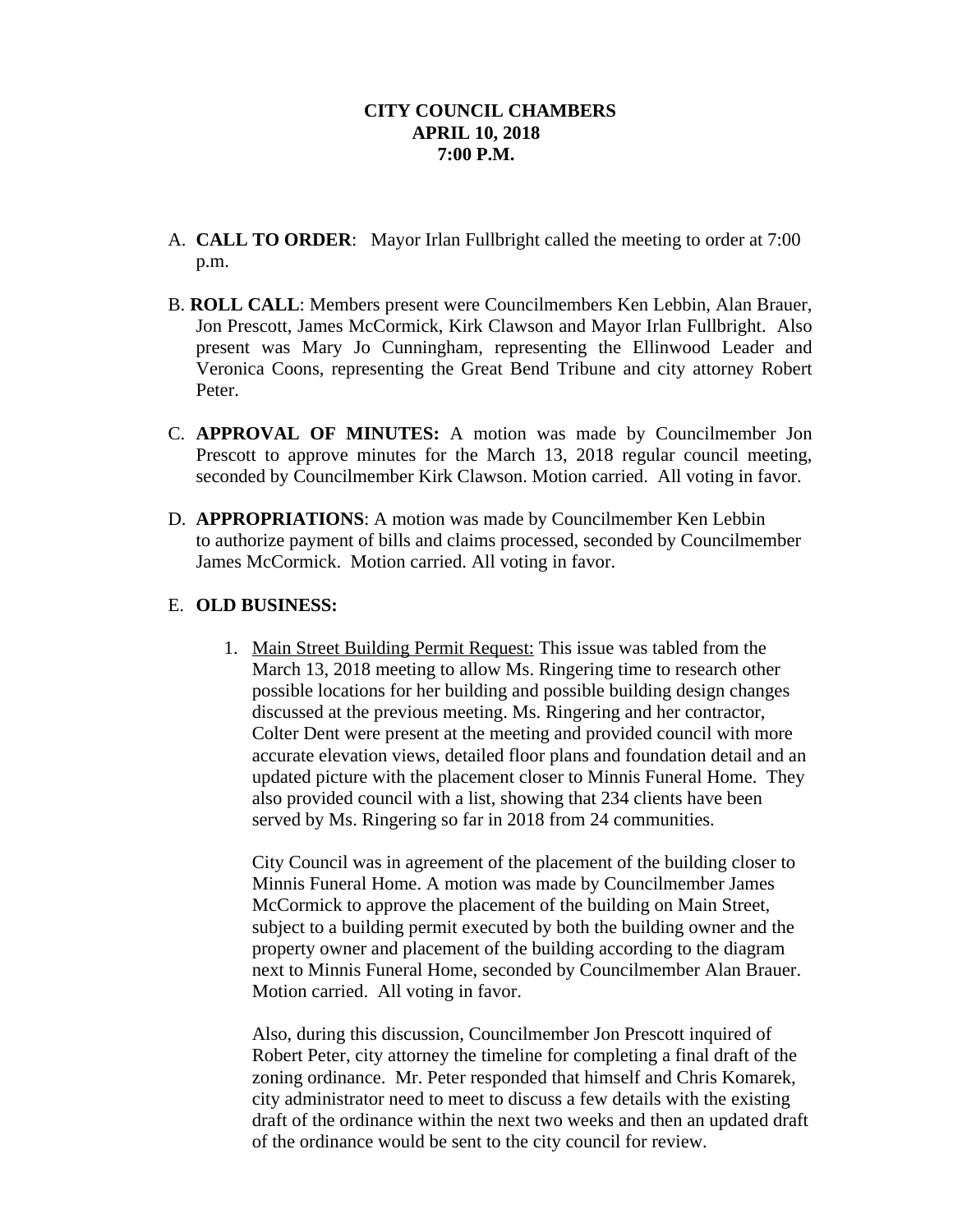F. **VISITORS**: Rachel Ringering, Colter Dent, Ron Cunningham, Brittney Glenn, Josh Komarek, Kara Brauer, Dean Satern, Jim McMullen, Rosie Joiner, Jon Perron, Rob Dove, Cheryl Isern, Carl Isern, Joe Schulte, Gordon Eggers, Judy Hayes, Kevin Kramp, Mark Chesney

Gordon Eggers provided council with 10 pictures of abandoned property in town and expressed concern that letters being sent out on properties are not working and inquired as to how these properties can be addressed and cleaned up or demolished. Dean Satern also expressed concerns about abandoned property and complained about the appearance of the community garden on South Main.

## G. **NEW BUSINESS**:

- 1. Service Award: A service award was presented to Carl Isern for his 20 years of service to the City of Ellinwood Fire Department.
- 2. KPP Update: Mark Chesney, General Manager and CEO of the Kansas Power Pool (KPP) was present to give council an update on activities within the Power Pool. Mr. Chesney explained there will be a full membership meeting on April 19th and a question to exempt the Power Pool from KCC regulations will be posed to the membership. He also explained that KPP staff is planning to visit every community with new council members and give an orientation about the Kansas Power Pool.
- 3. Splash Pad Improvements: Staff reported that following the first year of operations, there were numerous requests for more seating and shade for the splash pad facility. The Rotary Club still has some available funding that could be used towards these improvements. Presented to council is a quote from Joiner Construction, Inc. to construct a 16 x 20 patio with cover in the amount of \$16,000.

A motion was made by Councilmember Jon Prescott to approve the quote from Joiner Construction, Inc. in the amount of \$16,000 for the construction of a 16 x 20 patio with cover, subject to staff determining the best location for the shelter, seconded by Councilmember Kirk Clawson. Motion carried. All voting in favor.

4. KMU Designation of Voting Delegates: The annual meeting of Kansas Municipal Utilities is scheduled for May 2<sup>nd</sup> through May 4<sup>th</sup>, 2018. It is necessary that a voting delegate and alternate be designated by the council. Robert Peter is currently designated as voting delegate and Chris Komarek is currently designated as alternate voting delegate.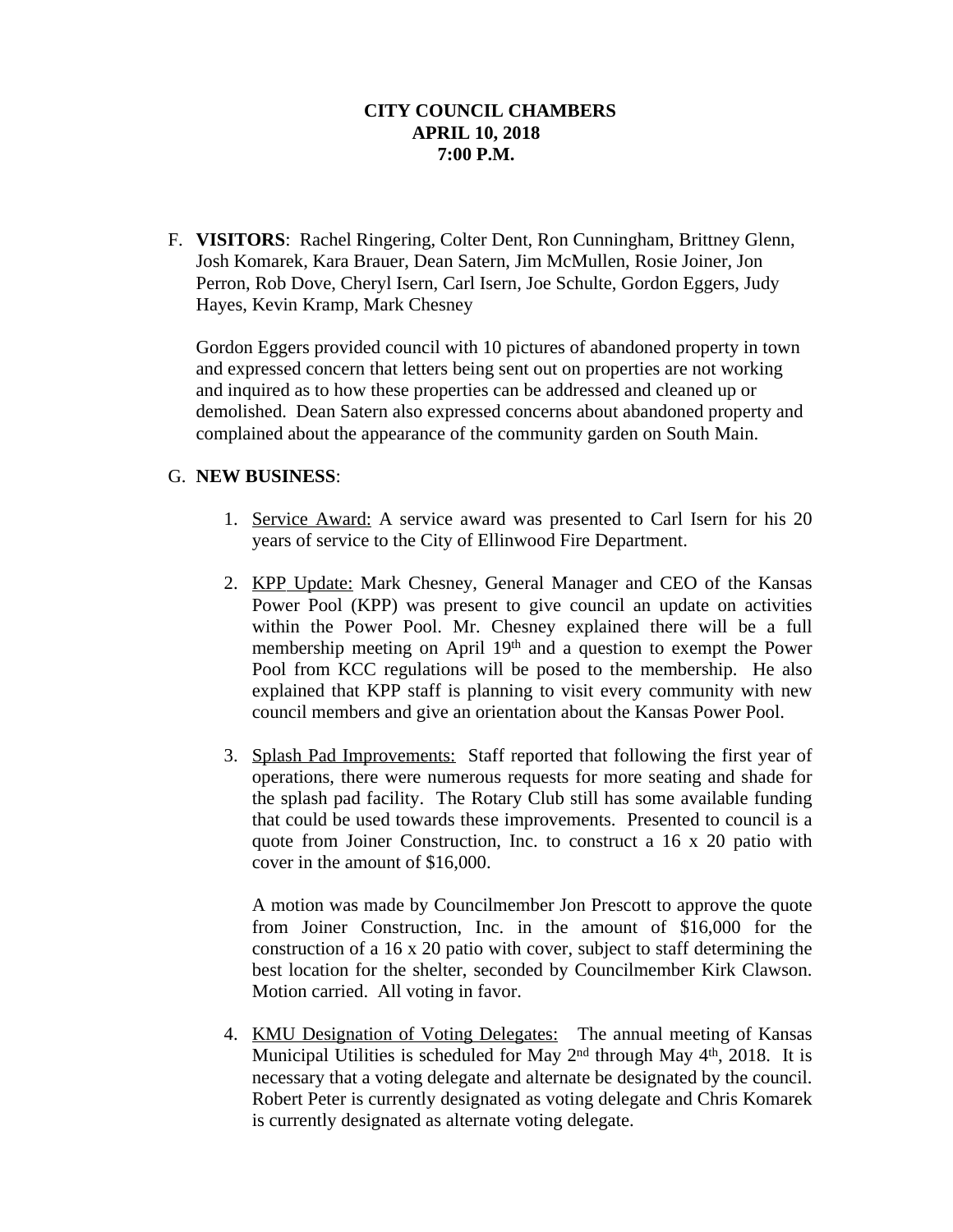A motion was made by Councilmember Alan Brauer to continue with the designation of Robert Peter as voting delegate and Chris Komarek as alternate voting delegate, seconded by Councilmember Ken Lebbin. Motion carried. All voting in favor.

5. Approval of City Fireworks Display Date and Contributions: Presented to council for consideration was a proposed date for a community fireworks display on Wednesday, July 4, 2018, with a rain date of Friday July 6, 2018. The commitment of city funds was also discussed and staff explained as in the past, letters will be sent out to area businesses requesting donations for the event.

A motion was made by Councilmember James McCormick to approve the community fireworks display on July 4, 2018, with a rain date of July 6, 2018 and approve a city contribution up to \$5,000 not including insurance, seconded by Councilmember Kirk Clawson. Motion carried. All voting in favor.

6. Water Tower Maintenance Agreement: Presented to council was a proposal from Maguire Iron for the annual maintenance of the City's two water towers. Maintenance consists of draining, cleaning and a visual inspection of each tower every other year. Details of the proposal included the following:

| 50,000 Gallon Water Tower - 2019  |      | \$1550 |
|-----------------------------------|------|--------|
|                                   | 2021 | \$1550 |
|                                   | 2023 | \$1550 |
|                                   | 2025 | \$1550 |
|                                   | 2027 | \$1550 |
| 300,000 Gallon Water Tower - 2018 |      | \$1850 |
|                                   | 2020 | \$1850 |
|                                   | 2022 | \$1850 |
|                                   | 2024 | \$1850 |
|                                   | 2026 | \$1850 |

A motion was made by Councilmember Jon Prescott to approve the proposal from Maguire Iron as presented above for 5 annual inspections of each water tower, seconded by Councilmember Ken Lebbin. Motion carried. All voting in favor.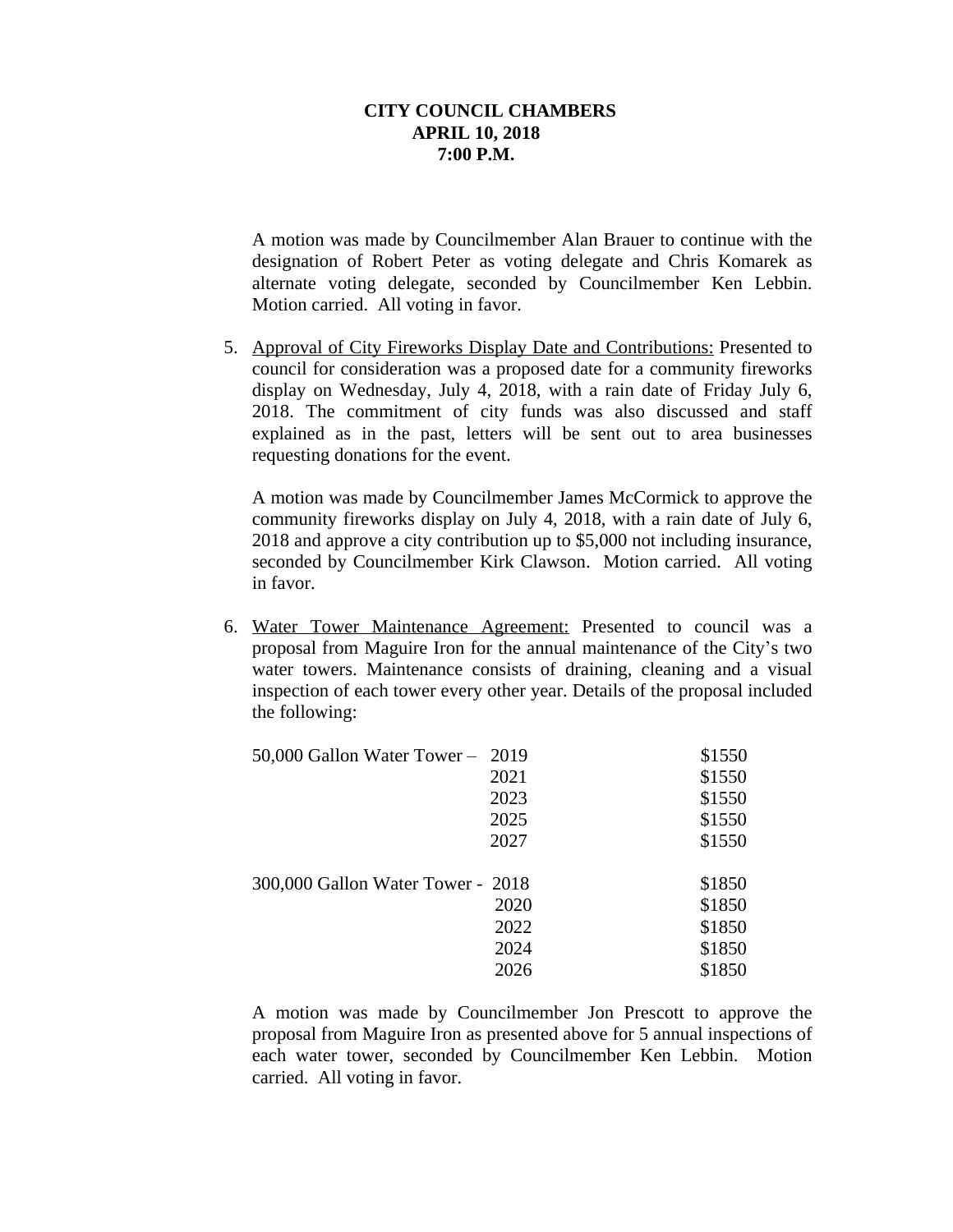7. 1st and Kennedy Street Improvements: At the March 13, 2018 council meeting, council approved rebuilding the intersection at 1<sup>st</sup> and Kennedy as part of the bond issue for street improvements in the 200 block of West 1<sup>st</sup> Street. Presented to council was an opinion of probable cost provided by EBH & Associates for the additional intersection work in the amount of \$25,422.38

A motion was made by Councilmember Alan Brauer to approve the opinion of probable cost provided by EBH & Associates in the amount of \$25,422.38 for the additional work at the intersection of First and Kennedy, seconded by Councilmember Kirk Clawson. Motion carried. All voting in favor.

8. Executive Session for the Acquisition of Property: An executive session is requested to discuss negotiations for possible acquisition of property relating to the flood control project. A motion was made by Councilmember Alan Brauer to adjourn into executive session for (15) fifteen minutes to discuss negotiations for possible acquisition of property relating to the flood control project, with Robert Peter, city attorney, Kim Schartz, city clerk and Chris Komarek, City Administrator present and that the council meeting will reconvene in the council chambers, seconded by Councilmember Kirk Clawson. Motion carried. All voting in favor. The governing body recessed into executive session at 8:23 p.m.

Meeting reconvened at 8:38 p.m. No action taken

9. Approval of Permanent and Temporary Easement: Presented to council was a grant of temporary and permanent easement agreement between the City of Ellinwood and Corey and Jennifer Long. The agreement grants a permanent easement for a 60 foot wide strip of channel and a temporary easement outside of the boundaries of the permanent easement for construction and maintenance of the City's drainage improvements, including work on the landowner's driveway. The payment for the easement agreement would be \$2,875.00

A motion was made by Councilmember Jon Prescott to approve the Grant of Temporary and Permanent Easement agreement and the payment of \$2,875 and authorize Mayor Irlan Fullbright to execute the agreement with Corey and Jennifer Long, seconded by Councilmember Ken Lebbin. Motion carried. All voting in favor.